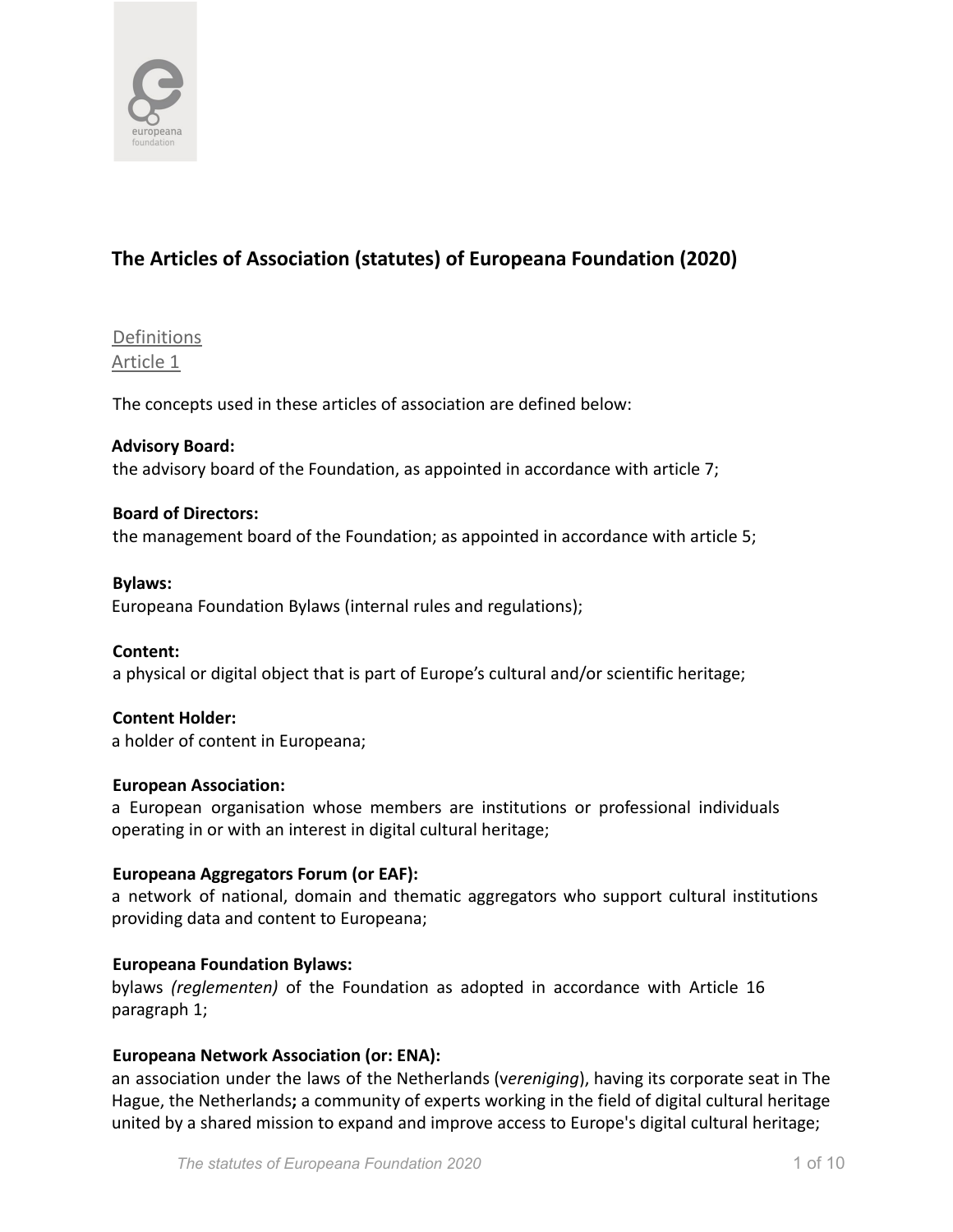

#### **Foundation:**

the foundation *(stichting)*, the internal organisation of which is governed by these Statutes (*statuten);*

#### **Founders:**

the European organisations who are acknowledged through legal process as founders of the Foundation, being: Biblioteca Nacional de España, Bibliothèque nationale de France, Institut National de l'Audiovisuel, France, National Library of the Netherlands and the Ministerio de Educacion, Cultura y Deporte Espana;

#### **In writing:**

by letter, by telecopier, by email, or by a legible and reproducible message otherwise electronically sent, provided that the identity of the sender can be sufficiently established;

#### **Supervisory Board:**

the supervisory board of the Foundation as appointed in accordance with article 6.

Name and registered seat Article 2

The name of the Foundation is: **Stichting Europeana (Europeana Foundation)**. The Foundation has its corporate seat in The Hague (the Netherlands). The official working language of the Foundation is English.

**Objects** Article 3

The Europeana Foundation is an independent non-profit organisation. Its work helps to develop an open, knowledgeable and creative society, based on the following mission principles:

The Foundation's purpose is to put cultural heritage to good use in the world. Its operations and activities are built on common values so that all the work we do is 'usable', 'mutual' and 'reliable', and is aligned with UNESCO's Sustainable Development Goals. The Foundation's objectives are to:

- Democratise access to Europe's cultural heritage digitally;
- Support inclusivity, creativity and critical engagement in our shared cultural heritage;
- Promote collaborations that strengthen the sustainability, innovation capacity and digital transformation of the cultural heritage sector;
- Promote the use of digital technology in the cultural heritage sector;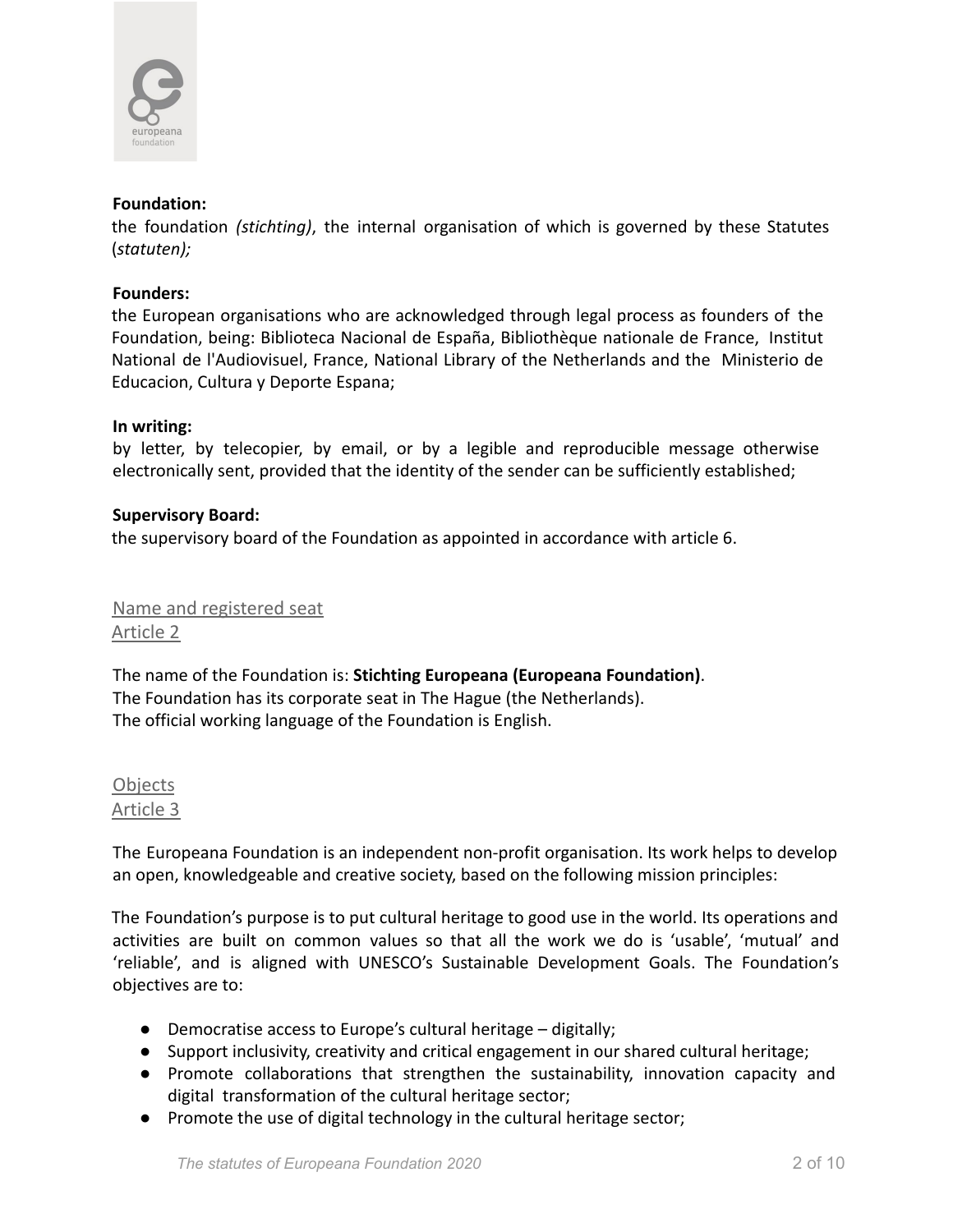

● Ensure our shared cultural heritage remains authentic, trustworthy and traceable.

# Assets Article 4

The financial resources of the Foundation shall be brought together by and fall under the care of the Board of Directors. These include one-off or periodical contributions, subsidies, donations, testamentary dispositions, legacies and all other revenues. The financial resources shall be managed by the Board of Directors, who shall be responsible for that management.

# Board of Directors (Bestuur)

# Article 5

*Composition, responsibilities and powers*

- 1. The Board of Directors is charged with the management of the Foundation and the financial and strategic directions of the Foundation in consultation with the Supervisory Board and the Advisory Board.
- 2. The Board of Directors will be appointed, suspended and dismissed by the Supervisory Board and may also be evaluated by the Supervisory Board.
- 3. The number of members of the Board of Directors is flexible and is determined by the Supervisory Board depending on the size of the staff and how the organisation is structured.
- 4. The Board of Directors is the first point of contact for the Supervisory Board and for the Advisory Board. In principle, the Board of Directors attends their meetings and provides reports to both Boards.

# *Approval of decisions of the Board of Directors by the Supervisory Board*

- 5. The Board of Directors requires the internal approval of the Supervisory Board for taking decisions with respect to:
	- A. obtaining, disposing of, encumbering, renting, hiring and otherwise obtaining in use or enjoyment of real estate properties, outside the regulations determined by the Supervisory Board in consultation with the Board of Directors;
	- B. the annual business plan and the accompanying budget;
	- C. the annual report and annual accounts;
	- D. the strategy;
	- E. the determination and the significant alteration of the policy plans (as mentioned under points b and d) drawn up for any year or series of years;
	- F. a significant reorganisation in which the main structure of the organisation chart is changed and / or if a considerable amount of staff are dismissed;
	- G. the termination of the employment of a considerable number of employees;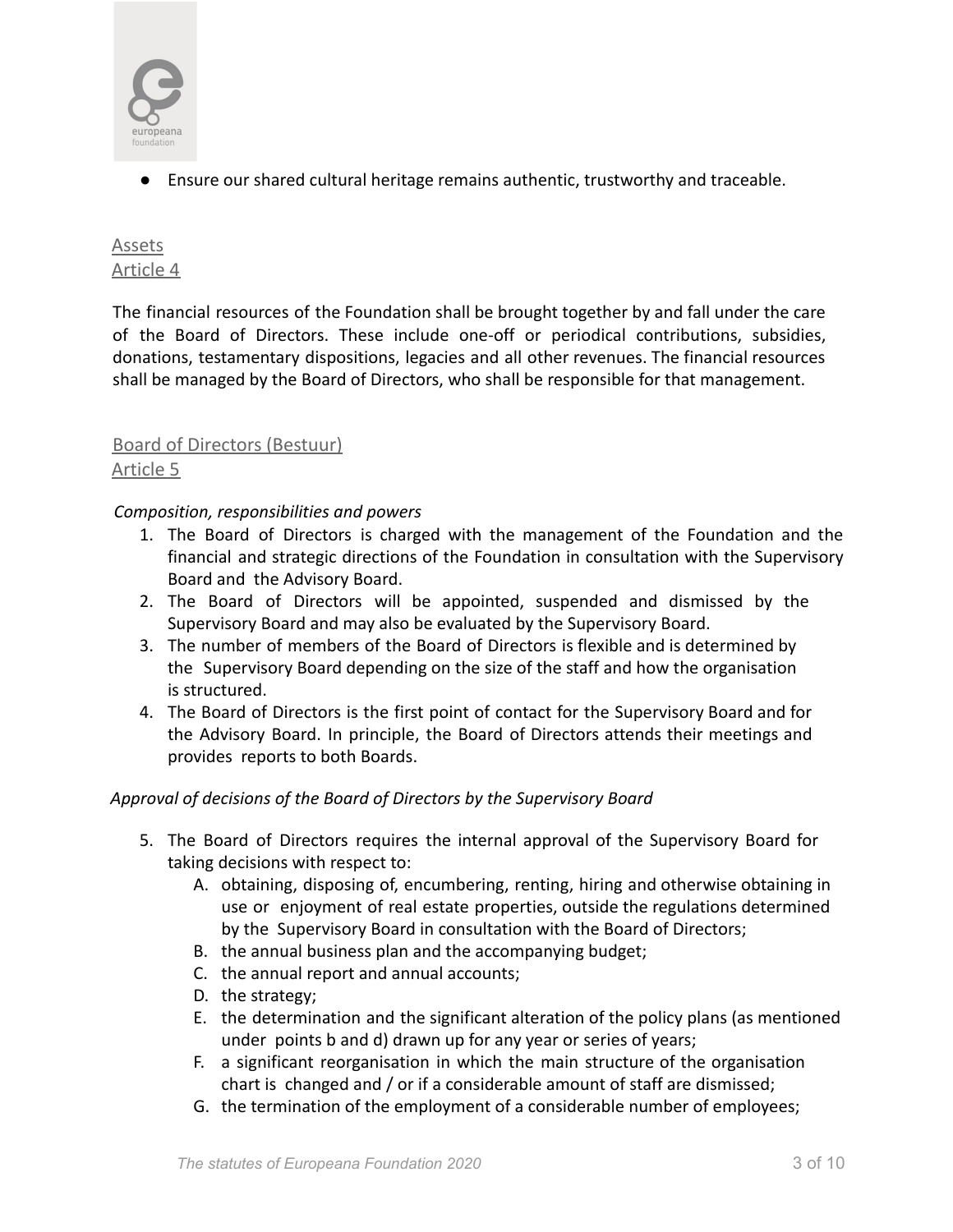

H. any further decision has to be communicated in writing by the Supervisory Board to the Board of Directors.

# Supervisory Board (Raad van Toezicht) Article 6

# *Composition, responsibilities and powers*

- 1. The Supervisory Board shall consist of seven (7) natural persons to be appointed and/or dismissed by the Supervisory Board, all based on specific required expertise and profiles (to be drawn up by the Supervisory Board) that define their roles which reflects the differing needs of the Europeana Foundation and of the field of digital cultural heritage in Europe. The members of the Supervisory Board include one (1) member of Europeana Network Association (ENA) and one (1) member of Europeana Aggregators Forum (EAF).
- 2. If the number of members of the Supervisory Board is less than seven (7) the Board remains authorised. The Supervisory Board, however, is required as soon as possible, subject to the provisions of these Statutes, to fill the vacant position(s).
- 3. The Supervisory Board meets at least five (5) times per year or as often as is desirable or necessary for the proper functioning of the Supervisory Board.

#### *Term*

4. Members of the Supervisory Board shall be appointed for the period of four (4) years and they shall be eligible for reappointment once for a second consecutive period of four (4) years.

# *Decision-making process*

- 5. The Supervisory Board appoints a chairperson from among its members and may appoint a deputy chairperson.
- 6. The chairpersons of Europeana Network Association (ENA) and Europeana Aggregator Forum cannot be elected as chairperson of the Supervisory Board during their tenure on ENA and EAF.
- 7. Every member of the Supervisory Board will have one vote in the meeting of the Supervisory Board.
- 8. Unless otherwise provided in these Statutes, all resolutions of the Supervisory Board will be adopted by a simple majority of the votes cast. All voting will be conducted orally, in writing or by electronic means. The simultaneous linking together by by means of telephone or video conferences or by any other means of communication of Supervisory Board members (provided that every participating member of the Supervisory Board can be heard by all the others simultaneously), wherever in the world they are, shall constitute a meeting of the Supervisory Board for the duration of the connection, unless a majority of the Supervisory Board members objects thereto.
- 9. In the event of a tied vote, the chairperson of the Supervisory Board will have a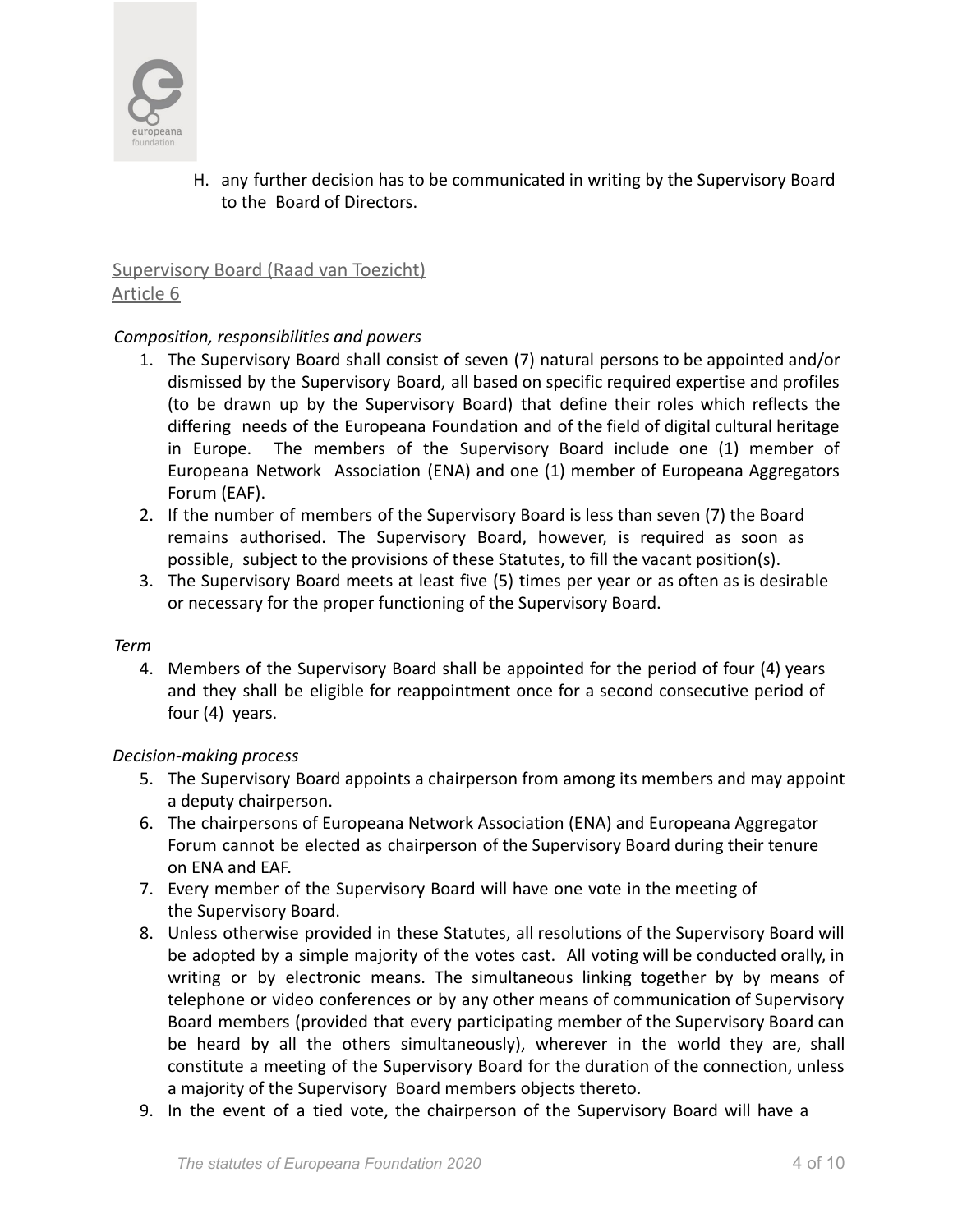

casting vote. Abstentions will be deemed not to have been cast.

- 10. All voting can be conducted orally, in writing or by electronic means.
- 11. If, in a Supervisory Board meeting, all members of the Supervisory Board who are in office are present, valid resolutions may be adopted concerning any issues or subjects brought up for discussion, provided that those resolutions are adopted unanimously. This also applies if the requirements set by these Statutes or by the Europeana Foundation Bylaws for calling and holding meetings have not been met.

# *Tasks of the Supervisory Board*

- 12. The Supervisory Board is charged with the supervision of the general course of affairs in the Foundation and may provide advice to the Board of Directors on strategy setting, business planning and decision making on matters of urgency or pressing issues.
- 13. The Supervisory Board oversees compliance with Dutch law and decision making in accordance with the statutes and regulations of the Foundation.
- 14. The Supervisory Board will have the power to amend the articles of association and/or to dissolve the Foundation.
- 15. The Supervisory Board is responsible for an annual evaluation of its own performance. The results of the evaluation and the resulting agreements are recorded internally for the Supervisory Board's record.

# Advisory Board (Raad van Advies) Article 7

#### *Composition, responsibilities and powers*

- 1. The Advisory Board shall consist of at least ten (10) natural persons, is flexible and reflects the differing needs of the Europeana Foundation and of the field of digital cultural heritage in Europe. The Europeana Foundation Advisory Board broadens diversity and representation from across the sector and fosters the connection and networking potential of Europeana Foundation.
- 2. The minimum representation in the Advisory Board consists of:
	- one (1) ENA member, elected by (the management board of) ENA;
	- one (1) EAF member, elected by EAF Steering Committee;
	- one (1) of the Founding members, elected by rotation or by direct nomination of the constituency;
	- two (2) Member States members following the European Union presidency rotation; - A representative of associations of Content Holders in Europe;
	- A representative of European cultural heritage institutions;
	- A representative of a European cultural heritage related organisation; - An internationally renowned expert;
	- A representative of user experience/expectation.
- 3. The Advisory Board meets at least twice per year.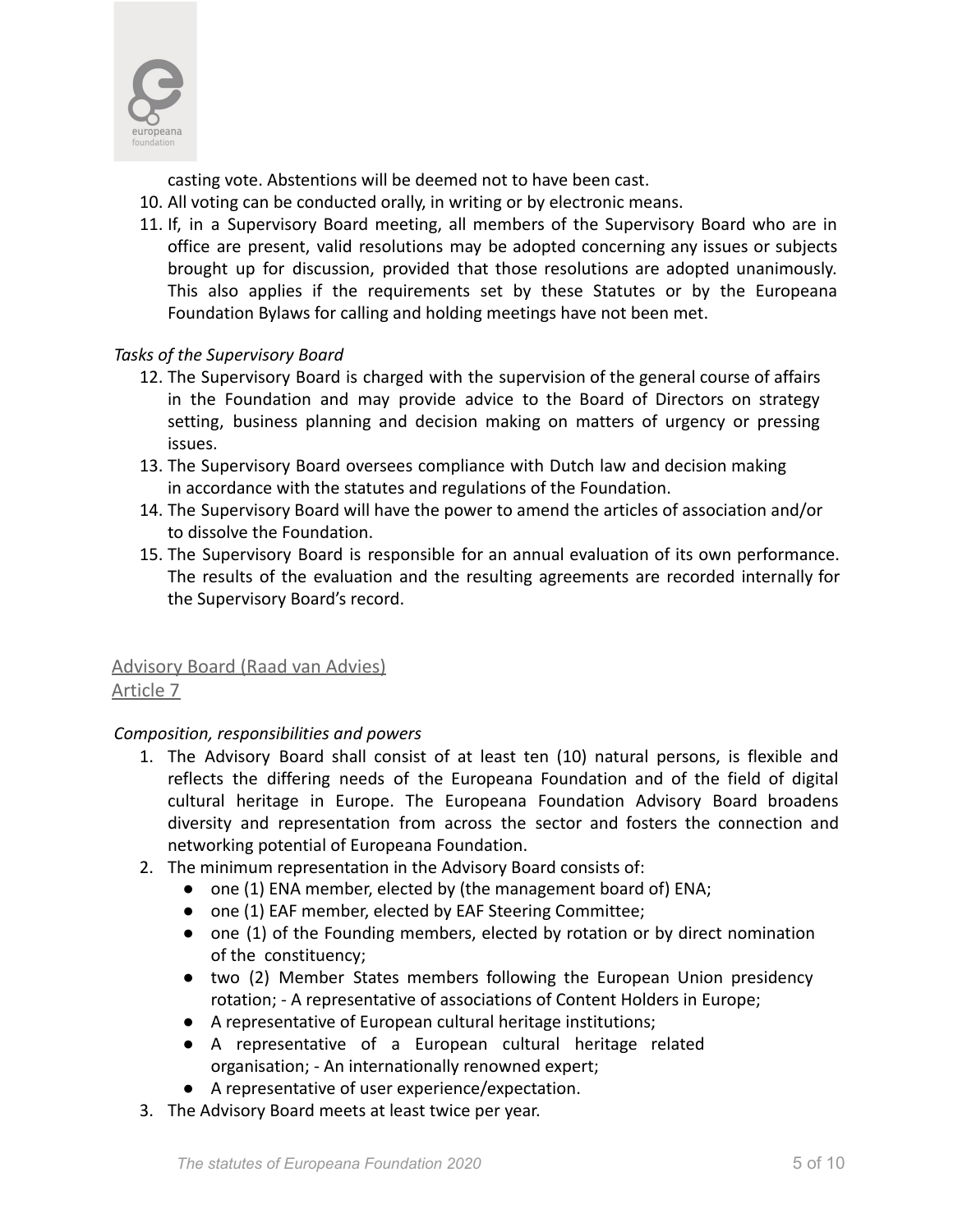

4. The Supervisory Board appoints the Advisory Board, based on nominations that can be made by any of the boards: Supervisory Board, the Board of Directors and the Advisory Board.

#### *Term*

5. The term for membership of the Advisory Board is four (4) years with a maximum extension with one (1) term of maximum four (4) years.

#### *Decision-making process*

- 6. The Advisory Board appoints a chairperson from among its members and may appoint a deputy chairperson.
- 7. Every member of the Advisory Board will have one vote.
- 8. Unless otherwise provided in these Statutes, all resolutions of the Advisory Board will be adopted by a simple majority of the votes cast. All voting will be conducted orally, in writing or by electronic means. The simultaneous linking together by by means of telephone or video conferences or by any other means of communication of Advisory Board members (provided that every participating member of the Advisory Board can be heard by all the others simultaneously), wherever in the world they are, shall constitute a meeting of the Advisory Board for the duration of the connection, unless a majority of the Advisory Board members objects thereto.
- 9. In the event of a tied vote, the chairperson of the Advisory Board will have a casting vote. Abstentions will be deemed not to have been cast.

#### *Tasks of the Advisory Board*

- 10. The Advisory Board informs and advises the Supervisory Board and the Board of Directors with knowledge and advice on strategic and pertinent matters. The advice can be solicited and unsolicited. The advice from the Advisory Board should be taken into strict consideration by the Supervisory Board and the Board of Directors, unless it is deemed non-beneficial or harmful to the Foundation*.*
- 11. The Advisory Board promotes and advocates for the Europeana Foundation to its network and contacts.
- 12. The Supervisory Board members may attend the Advisory Board meetings.

# General provisions Confidentiality and disclosure Article 8

The members of the Supervisory Board, the Board of Directors and the Advisory Board will treat all information and documentation obtained in the context of their position with confidentiality.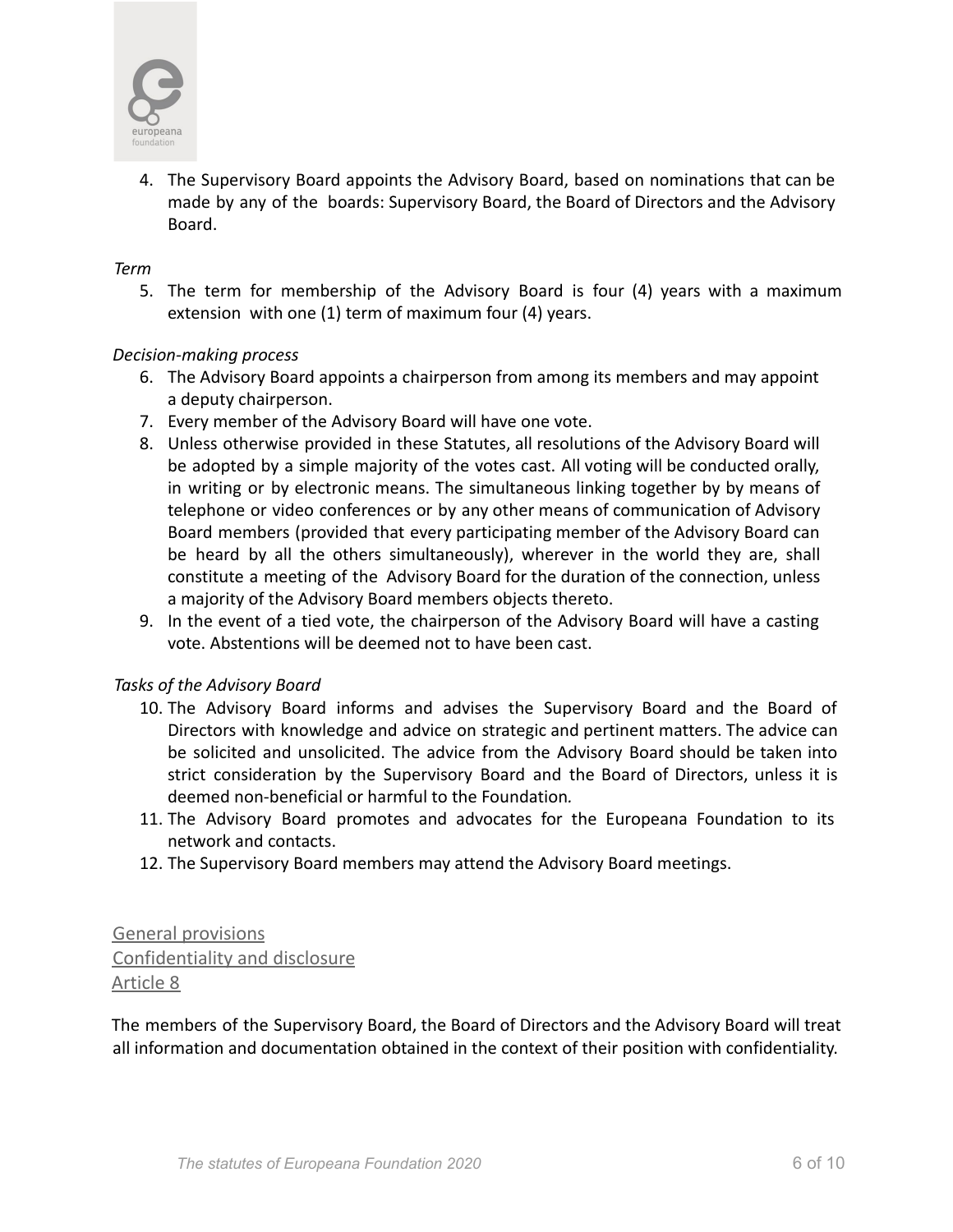

Termination of Membership Article 9

The membership of the members of the Board of Directors, Supervisory Board and Advisory Board (either exclusively one or more of these governing bodies if mentioned below) shall terminate by:

- A. death of the relevant member;
- B. the relevant member being declared bankrupt or being granted suspension of payments;
- C. the relevant member being placed under guardianship or losing the right to dispose of their capital in any other manner;
- D. resignation in writing of the relevant member;
- E. (regarding the Supervisory Board and the Advisory Board) a person no longer officially representing their organisation;
- F. (regarding the Supervisory Board and the Advisory Board) the expiry of the period for which the relevant member has been appointed, or by his earlier resignation in accordance with a resignation roster.

The membership of the members of the Supervisory Board and/or the Advisory Board may be terminated by:

- G. slander about Europeana Foundation;
- H. absence of three consecutive meetings of the Boards without pertinent reasons;
- I. if a member of the Supervisory Board or of the Advisory Board changes their professional area.

Conflict of Interests Article 10

A member of the Supervisory Board, the Board of Directors and/or the Advisory Board does not participate in the discussions and the decision-making if he has a direct or indirect personal and/or professional interest which conflicts with that of the Foundation and the business enterprise or the organisation with it.

Remuneration Article 11

The remuneration of the members of the Supervisory and Advisory Boards is restricted to an expense allowance or a minimum attendance fee.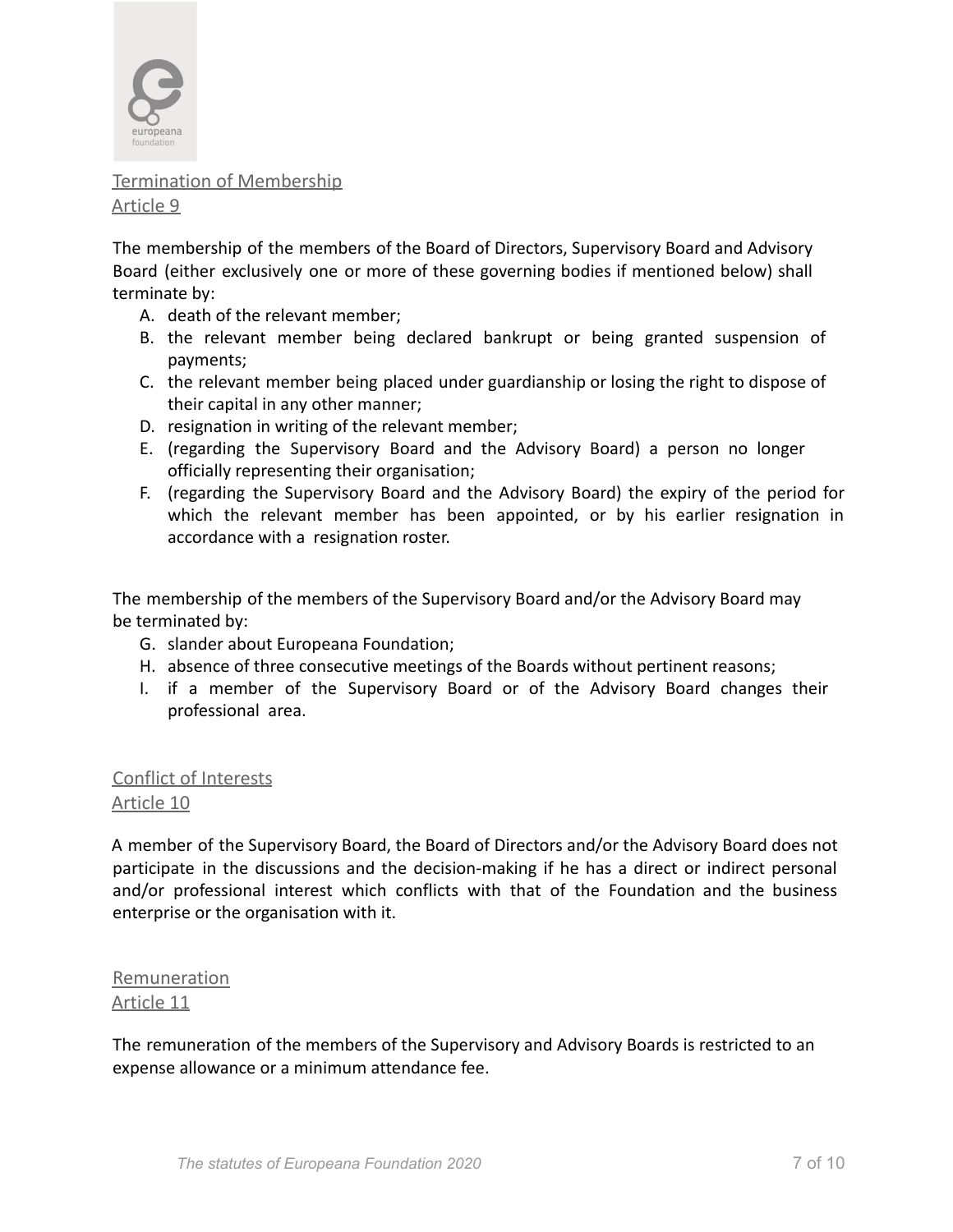

**Representation** Article 12

- 1. The Foundation will be represented by: one (1) member of the Board of Directors.
- 2. The Board of Directors may also grant in writing one or more of its members or one or more third parties, either jointly or individually, a power of attorney, permanent or otherwise, to represent the Foundation within the restrictions laid down in that power of attorney.

# Financial year and annual accounts

# Article 13

- 1. The Board of Directors is required to keep records of the financial condition of the Foundation and of all matters related to the activities of the Foundation, in accordance with the requirements arising from those activities, and to keep the related books, records and other data carriers in such a way, that the rights and obligations of the Foundation are all times apparent.
- 2. The Foundation's financial year shall coincide with the calendar year.
- 3. Within six (6) months after the end of each financial year, the Board of Directors shall draw up a full set of accounts concerning that financial year, to be submitted to the Supervisory Board for adoption.
- 4. The documents referred to in paragraph 3 will be audited by an accountant, as described in section 393 of Book 2 of the Netherlands Civil Code, who will report to the Board of Directors on his findings and record the outcome of his audit in a statement.
- 5. The adoption of the annual accounts by the Supervisory Board shall discharge the Board of Directors in respect of all actions mentioned in the annual accounts.
- 6. The Board of Directors is required to keep all the documents referred to in the preceding paragraphs for a period of seven (7) years.
- 7. In the last three months before the start of the next financial year, the Board of Directors shall draw up a budget for that financial year.

# Amendments to the Statutes

# Article 14

- 1. The Supervisory Board, in consultation with the Board of Directors, is authorised to amend these Statutes.
- 2. A resolution by the Supervisory Board to amend the Statutes will require a majority of five sevenths of the votes cast at a meeting in which all seven (7) members of the Supervisory Board are present.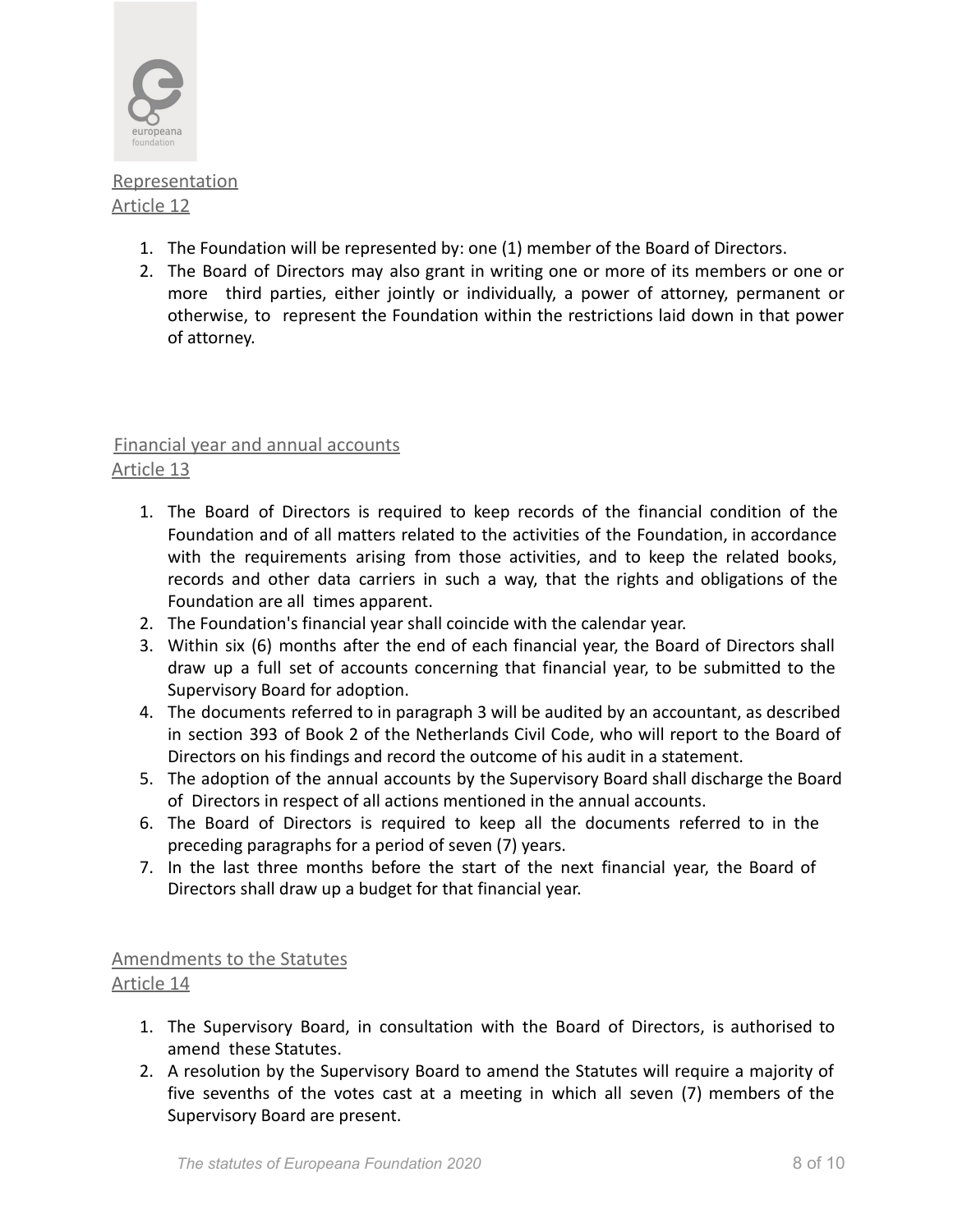

- 3. The notice convening a meeting at which an amendment to the Statutes is to be considered, must enclose a copy of the proposal quoting the verbatim text of the proposed amendment.
- 4. Amendments to the Statutes shall be laid down in a notarial deed. Every member of the Supervisory Board is authorised to have such a deed executed.

#### **Dissolution** Article 15

- 1. The Supervisory Board, in consultation with the Board of Directors, is authorised to dissolve the Foundation.
- 2. The provisions of paragraph 2 of the preceding article are applicable *mutatis mutandis* t*o* the Supervisory Board's resolution to dissolve the Foundation.
- 3. The Supervisory Board determines the allocation of the balance of the liquidation; the liquidation proceeds shall be paid for the purpose of a public benefit organisation *(algemeen nut beogende instelling*) with objects which correspond to the objects of the Foundation or a foreign institution with an exclusive or almost exclusive public benefit aim *(een buitenlandse instelling die uitsluitend of nagenoeg uitsluitend het algemeen nut beoogt*) and with objects which correspond to the objects of the Foundation.
- 4. After the dissolution, the Foundation will be liquidated by the members of the Supervisory Board.
- 5. After the liquidation, the Foundation's books and records will remain in the keeping of the person to be designated by the liquidators for the period prescribed in law.
- 6. The provisions of chapter 1, Book 2 of the Netherlands Civil Code are otherwise applicable to the liquidation.

# Bylaws of Europeana Foundation: internal rules and regulations Article 16

- 1. The Supervisory Board may adopt and amend Bylaws to further elaborate the rules in these Statutes and to regulate other matters concerning the activities of the Foundation. The Supervisory Board shall be empowered to adopt one or more codes of rules or regulations with regard to subjects that are not contained in these articles.
- 2. The Bylaws, codes of rules and regulations must not be in conflict with these Statutes.
- 3. The Bylaws, codes of rules and regulations will be drafted in English.